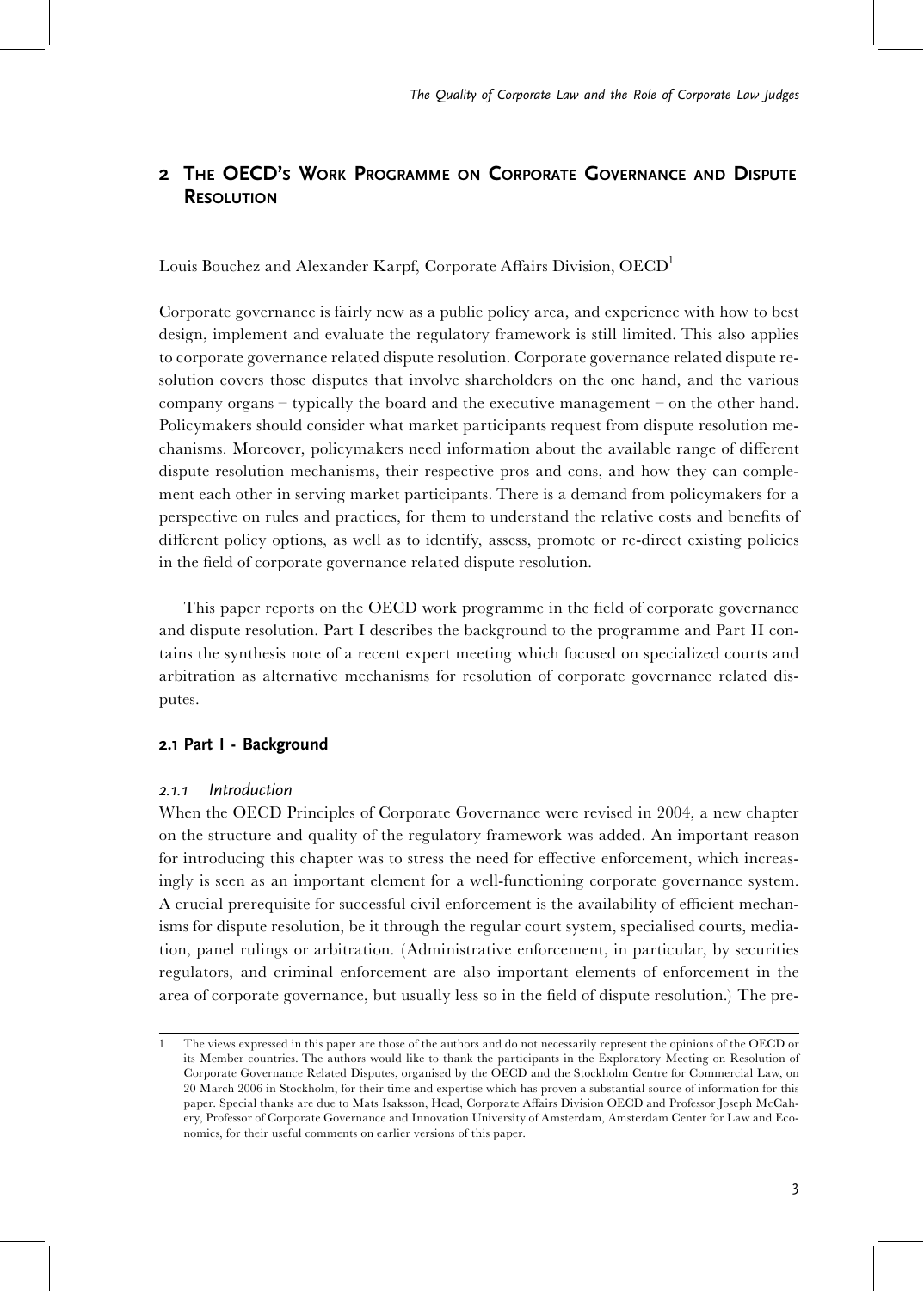ferred form of dispute resolution will depend on a variety of factors, including the character of the dispute, the parties involved and the importance that the parties attach to issues such as speed, cost and transparency.

# 2.1.2 Civil Enforcement - Context

Participants in the debate on corporate governance generally agree that enforcement is a crucial component of good corporate governance. Research on the external factors conductive to good governance (implementation, policy approach, enforcement culture, quality of courts) is growing fast worldwide. There are substantial variations in enforcement practices and the rules designed to enforce governance measures across countries. Effectiveness in enforcement tends to vary depending on: (1) ownership structure; (2) management entrenchment; (3) legal infrastructure. There are a number of challenges in evaluating the enforcement and dispute resolution environment:

- a) A well developed corporate governance system does not necessarily ensure effective enforcement;
- b) There may be a number of regulatory institutions necessary to ensure effective enforcement; and
- c) An effective enforcement regime needs to facilitate civil actions by shareholders, supported by an adequate legal infrastructure that supplies sufficient incentives for parties to bring civil actions.

In relation to enforcement the OECD Principles state that

'The corporate governance framework should ensure the equitable treatment of all shareholders, including minority and foreign shareholders. All shareholders should have the opportunity to obtain effective redress for violation of their rights.'

The annotations to this principle point out that,

' ...a distinction can usefully be made between ex-ante and expost shareholder rights. Ex-ante rights are, for example, preemptive rights and qualified majorities for certain decisions. Ex-post rights allow the seeking of redress once rights have been violated. In jurisdictions where the enforcement of the legal and regulatory framework is weak, some countries have found it desirable to strengthen the ex-ante rights of shareholders such as by low share ownership thresholds for placing items on the agenda of the shareholders meeting or by requiring a supermajority of shareholders for certain important decisions.

One of the ways in which shareholders can enforce their rights is to be able to initiate legal and administrative proceedings against management and board members. Experience has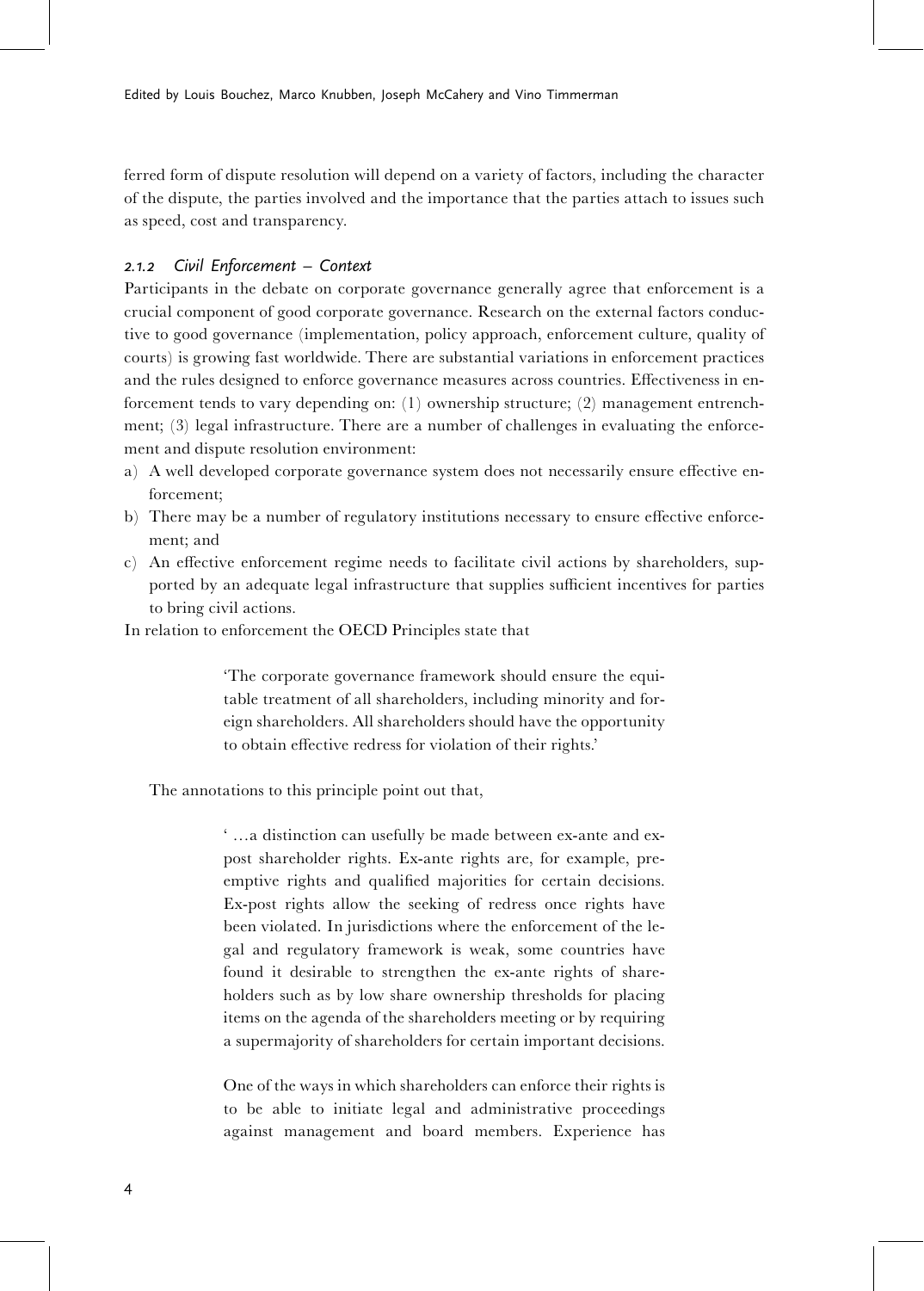shown that an important determinant of the degree to which shareholder rights are protected is whether effective methods exist to obtain redress for grievances at a reasonable cost and without excessive delay. The confidence of minority investors is enhanced when the legal system provides mechanisms for minority shareholders to bring lawsuits when they have reasonable grounds to believe that their rights have been violated. The provision of such enforcement mechanisms is a key responsibility of legislators and regulators.'

'There is some risk that a legal system, which enables any investor to challenge corporate activity in the courts, can become prone to excessive litigation. [...] In the end, a balance must be struck between allowing investors to seek remedies for infringement of ownership rights and avoiding excessive litigation. Many countries have found that alternative adjudication procedures, such as administrative hearings or arbitration procedures organised by the securities regulators or other regulatory bodies, are an efficient method for dispute settlement, at least at the first instance level'

The discussion about effective enforcement and efficient means of dispute resolution has been particularly prominent in the Regional Corporate Governance Roundtables that the OECD organises around the world with the support of the World Bank Group and the Global Corporate Governance Forum. The prime task of the Regional Roundtables is to raise awareness, provide an exchange of experiences and to formulate concrete policy recommendations for reform. Based on these discussions it appears that regarding civil enforcement in non-OECD countries there is a particular need to address some key institutional weaknesses, i.e.:

- a) an insufficient number of judges,
- b) a judiciary lacking the necessary skills, and
- c) the need for more expeditious decision taking by judges.

In order to accomplish effective law enforcement, the deterrence function of reputational damage for board members and senior management through media coverage is recognised by policymakers to be important. Therefore, and apart from arbitration, specialised courts or mediation, the role of the media also needs to be considered in this context. Through their extensive coverage of law suits brought against management and boards over the past few years, the media in many countries have proven to be very powerful in exercising their deterrence function.

# 2.1.3 Civil Enforcement  $-$  Costs and Benefits

While enforcement can occur via criminal enforcement, administrative enforcement (including regulatory action) or by civil enforcement, the quality of enforcement will depend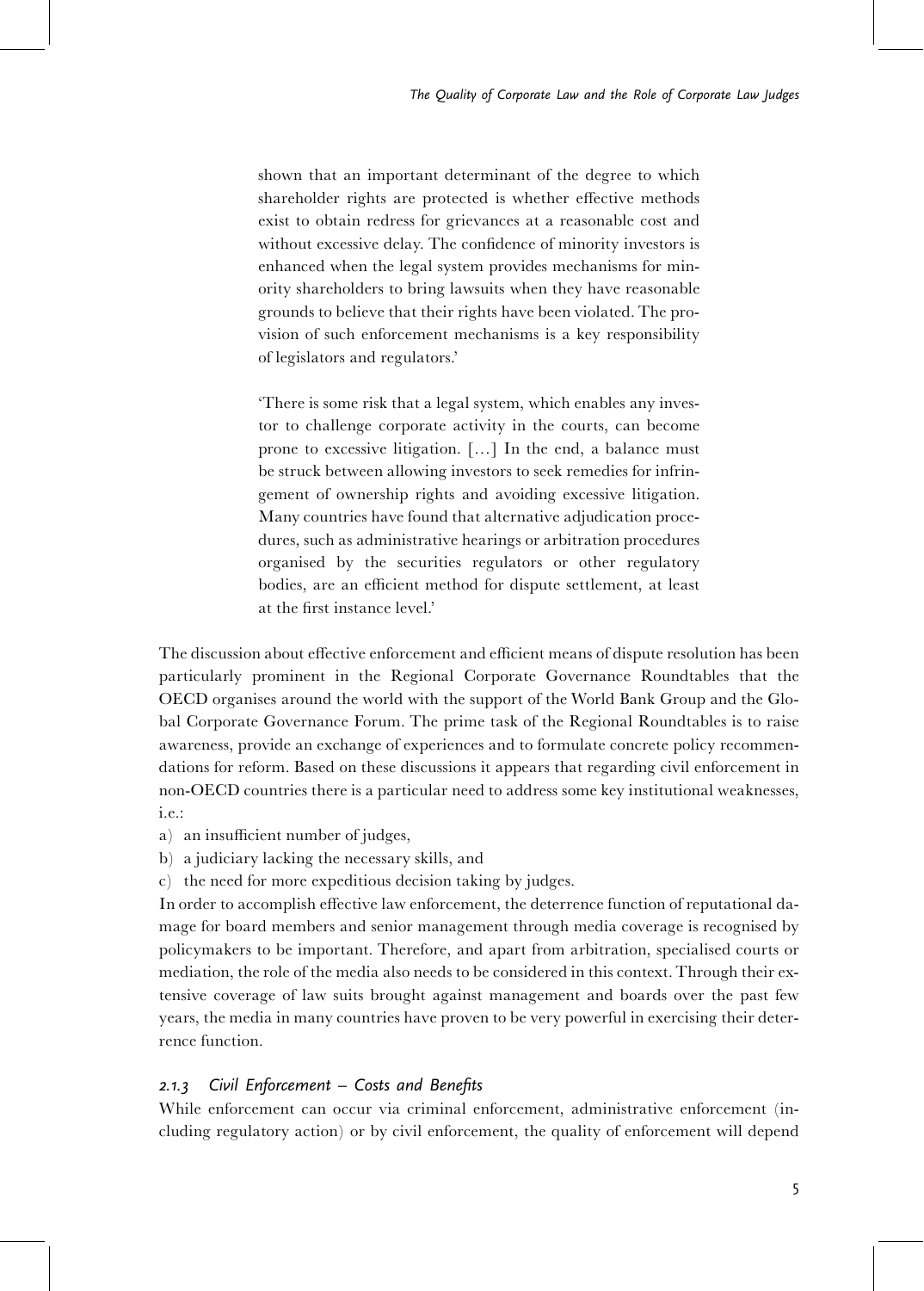largely on certain common factors, such as the level of political will, the resources available to prosecute cases, the (level of) incentives and the quality of the legal infrastructure. These different enforcement mechanisms have their respective costs and benefits. When policymakers consider different enforcement mechanisms, a distinction can be made between five main types of costs:

- a) policy design costs,
- b) policy implementation costs,
- c) enforcement costs,
- d) compliance costs, and
- e) disclosure costs.

Regarding the benefits of enforcement mechanisms, a number of factors have to be considered by policymakers in their analysis, such as speed, quality, transparency or predictability.

As regards civil enforcement, different dispute resolution mechanisms have also their own typical costs and bene¢ts. For example, in voluntary dispute resolution mechanisms such as arbitration or mediation the state does not bear surveillance nor investigation costs, only the policy design and implementation costs, and to a limited extent enforcement costs. For companies there are in particular compliance and disclosure costs.

# 2.1.4 Arbitration of Company Law Disputes

In 2003 the OECD, together with the United Nations Commission on International Trade Law (UNCITRAL) and the International Chamber of Commerce (ICC), organised two exploratory meetings in Vienna and Paris on arbitration of company law disputes. The meeting in Vienna focused on arbitration as a specific civil enforcement option. The conclusions can be summarised in five points:

- a) arbitration of company law disputes is commonplace in many jurisdictions;
- b) procedural and technical requirements can represent a trap for the unwary;
- c) notwithstanding a clear trend favouring arbitration of company law disputes, its acceptance varies across countries;
- d) arbitration of company law disputes involving publicly traded companies faces many more hurdles than arbitration of company law disputes involving privately held companies; and
- e) notwithstanding the legal, policy and practical difficulties, a nascent trend supports wider use of arbitration of company law disputes, involving public companies and their shareholders.

The Vienna meeting also noted that the consensual/contractual basis for arbitration may require that a potentially very large and geographically dispersed group of shareholders would have to give binding consent. This group must also receive sufficient notice when the arbitration begins. Typically, shareholders in markets with a well developed, effective and reliable court system therefore prefer to litigate company-law disputes in courts rather than demand private arbitration. For company directors, the position is usually the opposite; the company directors would prefer to arbitrate. This preference on the part of company managers for arbitration can result in consent procedures that may be considered unconscionable because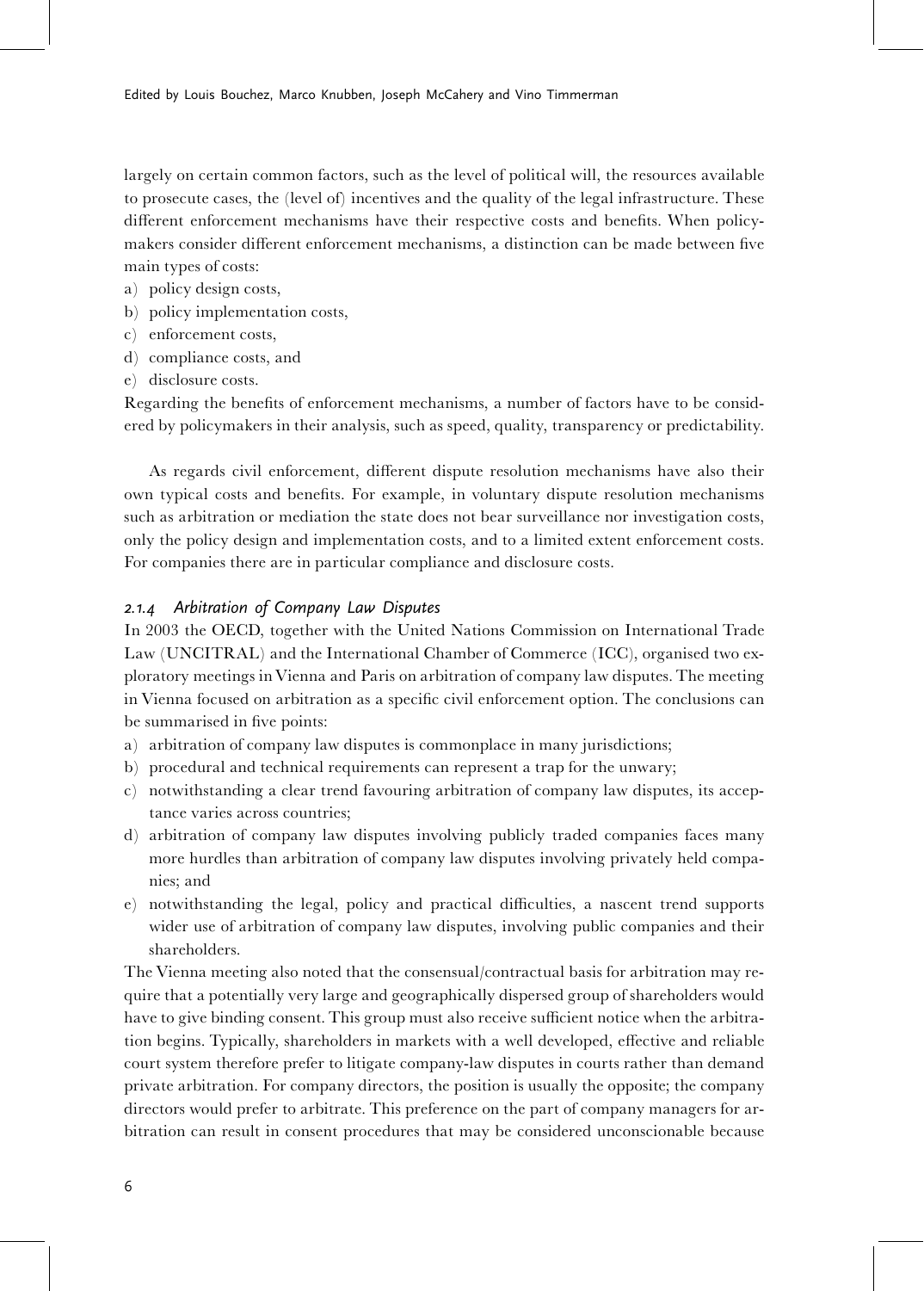they: (i) are coercive; (ii) represent contracts of adhesion; and/or (iii) entail costs and inconvenience for retail investors or consumer that effectively deny them access to a dispute-resolution mechanism. In markets where the judicial system is less advanced or reliable, on the other hand, shareholders may prefer arbitral proceedings to national courts for reasons of capacity, competence and even-handedness. In such event, it may be sufficient for the company to commit itself to arbitration unilaterally, while providing shareholders with the option of choosing court adjudication.

But arbitration of company law disputes is not only a matter for the parties immediately involved. It can also be seen as a public policy matter where some commentators would argue that traditional judicial enforcement has an intrinsic value. Since it is unlikely that all shareholders in a widely held listed company will join an arbitral proceeding, questions also may arise about the legality of awards, particularly injunctive orders which affect non-parties.

Finally, on a practical level, there may be questions about the adequacy of arbitration for complex cases and the incentives of the plaintiffs' attorneys to pursue claims before an arbitral tribunal.

# 2.1.5 Beyond Arbitration  $-$  Specialised Courts

Research has concluded that also other 'alternative' dispute resolution mechanisms than arbitration can be effective and, as set out above, that arbitration sometimes can have certain disadvantages. This also explains why disputes involving joint venture agreements and closed companies are more suitable for arbitration than those involving listed companies. Therefore in considering the different policy options for corporate governance and dispute resolution it may be fruitful to extend the analysis beyond arbitration. In particular the role of specialised company (or business) courts could be considered as a means of establishing a well functioning corporate governance system. Also in an era with a growing amount of national corporate governance codes it will be important to understand the remit, role and judicial powers of various 'committees', 'panels' and 'chambers' monitoring interpretation and compliance with these codes.

#### 2.1.6 Future Work Programme

The OECD's future work on corporate governance and dispute resolution focuses on how various forms of dispute resolution can complement each other in contributing to effective redress and enforcement. The objective is to make an 'inventory' that identifies the merits of various approaches to dispute resolution in corporate governance related disputes. Such an inventory could usefully be complemented by commentaries about applications and practical experiences. The inventory was one of the topics discussed during the recently organised expert meeting on corporate governance related dispute resolution, a summary of which is included in Part II.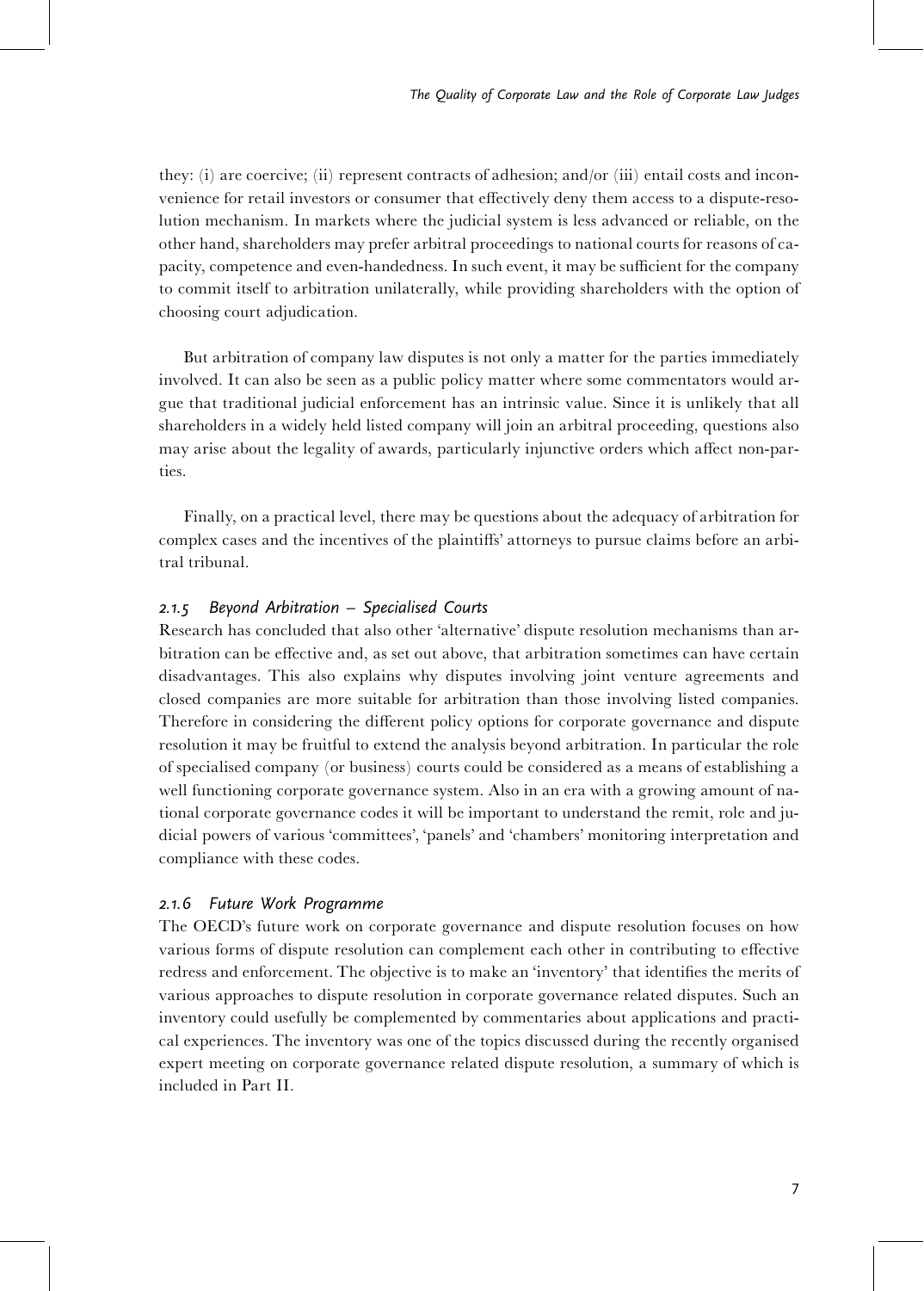# 2.2 Part II - Exploratory Meeting on Resolution of Corporate Governance Related Disputes Stockholm, 20 March 2006 - Synthesis Note

## 2.2.1 Introduction

On 20 March 2006 the OECD together with the Stockholm Center for Commercial Law, and with the support of the Government of Japan, organised the 'Exploratory Meeting on Corporate Governance Related Dispute Resolution'. The meeting brought together 25 experts from around the world, representing both OECD and non-OECD countries, public and private sector, as well as (non governmental) international organisations. The meeting was organised to explore the policy options, including the trade-offs, for policymakers in non-OECD countries who will have to design a dispute resolution framework for corporate governance related disputes in listed companies. Identifying and comparing the merits of different dispute resolution options in the areas of company law and corporate governance beyond the traditional mainstream judiciary system is one way of doing this. The need for non-traditional (or specialised) means of dispute resolution and interpretation has also announced itself with the emergence of various types of corporate governance codes, whose 'ownership' and enforcement may sometimes be unclear. Fundamental questions regarding these sources of corporate governance regulation remains: what happens if they are being breached by market parties? Is (or should) there (be) a body that takes care thereof? What judicial redress have shareholders in such case? The meeting focused on two alternative mechanisms, i.e. (i) specialised courts, and (ii) arbitration.

One of the reasons why the topic has become more important today is the rise of shareholder activism. In particular institutional shareholders are now common all over the world; often they represent individuals whose pensions and savings amongst other depend on structural corporate governance reforms. That is the reason why there is a need to consider the regulatory framework regarding this topic. In the search for better regulation, rather than more regulation, the prevailing question from an economic perspective should be who should bear the costs. From a legal perspective other considerations may play a role.

In the morning sessions first the topic of specialised courts was introduced by representatives from two jurisdictions having successful specialized enterprise courts, i.e. Delaware with its Chancery Court and the Netherlands with its Enterprise Chamber. Subsequently arbitration as a means of resolving corporate governance related disputes was discussed by representatives from the international organizations setting the standards and framework on this specific topic, i.e. UNCITRAL and the ICC. Participants engaged in a true debate on the pros and cons of both specialised courts and arbitration, but also discussed alternatives beyond the two mechanisms. They explored for example the role of mediation and moreover the media in corporate governance related dispute resolution.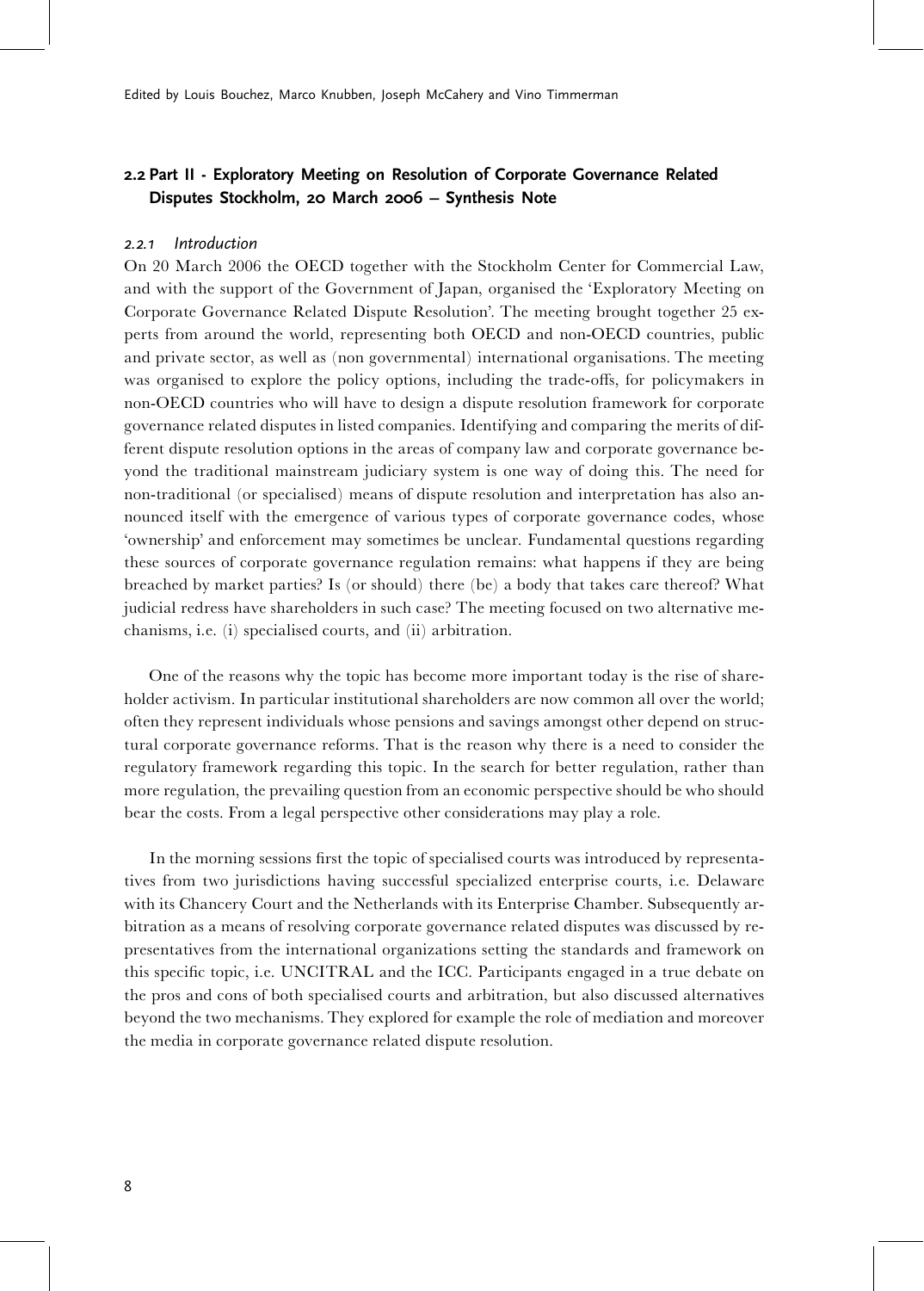# 2.2.2 Session 1: Setting the scope of the topic; Corporate Governance and Dispute  $Resolution - a$  Public Policy Perspective

## Background

The Programme was originally designed as a response to the OECD's Regional Corporate Governance Roundtables (which bring together (mostly) non-OECD countries) that underscored the central role of enforcement in corporate governance. Participants in Roundtable discussions have emphasized that although much has been achieved in raising awareness and in putting in place improved rules and procedures, real progress remains frustrated by poor regulatory and judicial enforcement.

#### Beyond Arbitration

Research has concluded that also other dispute resolution methods than arbitration can be effective and that arbitration sometimes can have certain disadvantages, in particular the fact that arbitration is contractual in nature. Arbitration in company law disputes therefore requires parties to the arbitration to have signed up for arbitration in advance. This also explains why disputes involving joint venture agreements and closed companies are more suitable for arbitration than those involving listed companies. Therefore in considering the different policy options for corporate governance and alternative dispute resolution it may be fruitful to include, but not limit, the analysis to arbitration. In particular the role of specialised company (or business) courts should be considered as a means of establishing a well functioning corporate governance system. Also in an era with a growing amount of national corporate governance codes it will be important to understand the remit, role and judicial powers of various 'committees', 'panels' and 'chambers' monitoring interpretation and compliance with these codes.

#### Categories of Disputes and Qualities of Dispute Resolution Mechanisms

Dispute resolution in corporate governance is an element of corporate governance enforcement and thus fits in the 2004 OECD Principles. The focus of the meeting has been on corporate governance related disputes between shareholders on the one side and other corporate bodies (e.g. boards) and stakeholders (including creditors) on the other side.

Issues discussed included the spectrum of judicial redress possibilities, the categories of disputes as well as the qualities of the dispute resolution mechanism sought for in case of corporate governance related disputes. Further issues include the costs versus bene¢ts consideration, the problem of lawmakers also being law enforcers and the fact that a corporate governance problem is not the same as a corporate governance *dispute*. In order to assess the wide variety on possible alternatives presenters and discussants were invited from different legal traditions (Anglo-Saxon versus civil law) and different jurisdictions, both from OECD and non-OECD countries, as well as from different international institutions.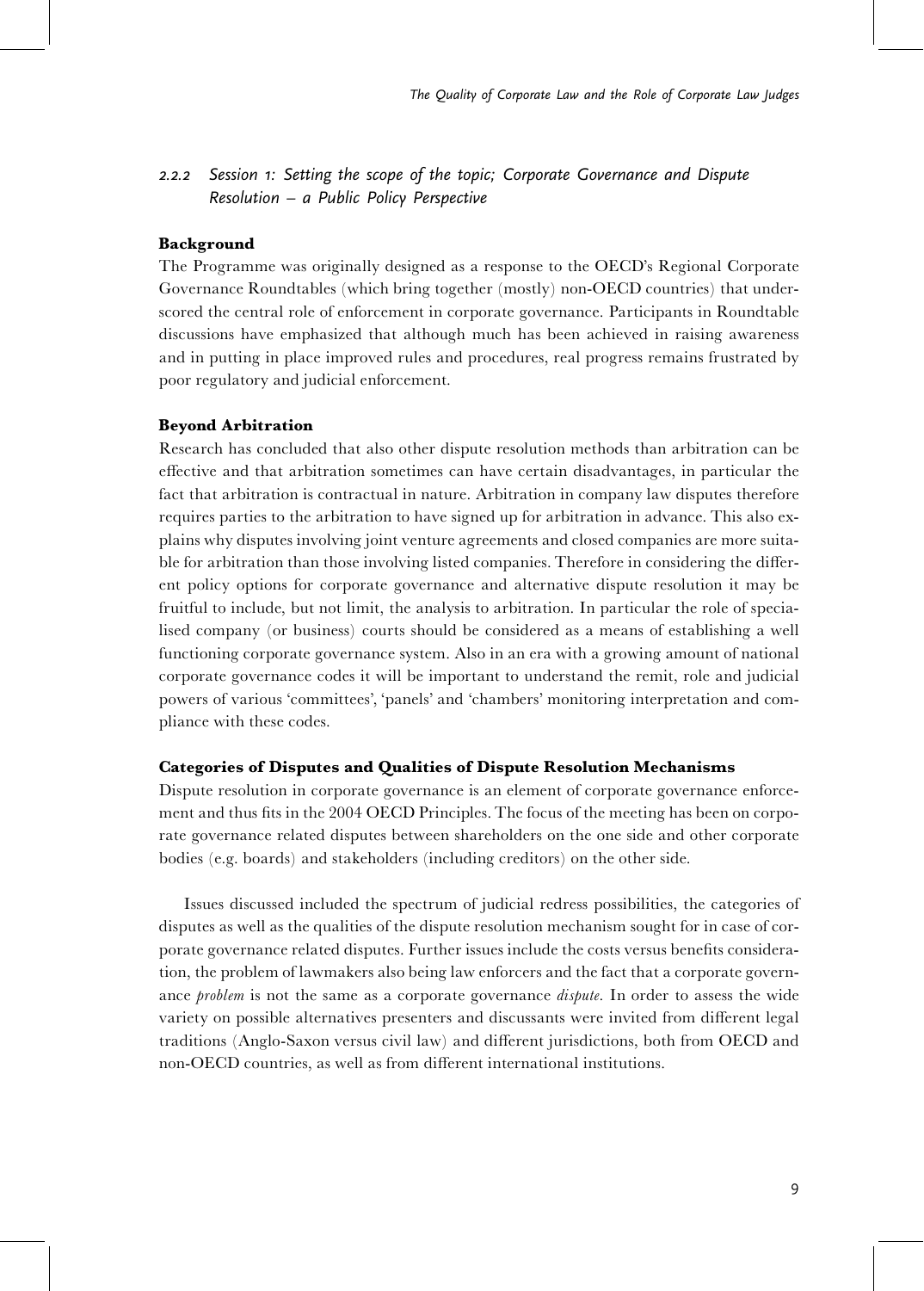# 2.2.3 Session II: Corporate Governance and Dispute Resolution - the role of specialised courts in settling corporate governance disputes

### The Chancery Court of Delaware

The first presentation was about the role of specialized courts in resolving corporate governance disputes in the United States and the European Union and primarily dealt with three issues: (i) the historical experience of the Delaware Chancery Court in dealing with corporate governance related issues and the wide impact of its decisions within the US and beyond, (ii) developments within the EU regarding specialized courts, and (iii) the possible lessons to be learned by EU policymakers from the Delaware and Netherlands' experiences with specialized courts. The presentation also addressed some of the recent high profile decisions, such as the Disney case and the Hollinger case. As a concluding remark it was stressed that the ability to make quick decisions and to to express its reasoning in appellate quality opinions are the key qualities of the Delaware Chancery Court. The two reasons why it can do so are: (a) its limited jurisdiction leads to a relative lower case load than other courts, and (b) the culture or 'esprit de corps' of opining in an expedited manner.

### The Netherlands' Enterprise Chamber (Ondernemingskamer)

Subsequently the role and functioning of the Netherlands' equivalent of the Delaware Chancery Court, i.e. the Enterprise Chamber, was discussed. Three questions were dealt with, (i) which corporate governance cases are assigned to the Enterprise Chamber? (ii) why has the Enterprise Chamber become so popular?, and (iii) how did the Enterprise Chamber help develop the Dutch corporate governance policy framework? The presentation underlined the reasons for the success of the Enterprise Chamber (such as expedience and less formalism), however, also reference was made to the threat that specialization of courts may seclude them from society and developments in other areas of law.

#### **Observations**

In immediate response to the two presentations participants raised several relevant considerations. Experiences from Russia and Ukraine show that procedural rules still often prevail. The judiciary still works very formalistic. Although there is a tendency to specialisation within courts, there is not yet a focus on corporate governance related disputes in either Russia or Ukraine, but indeed a related topic such as tax is now specifically being focused on by courts. In relation thereto it was mentioned that there is a risk for transition economies when focusing on specialized courts since this may shift attention away from other, probably bigger, problems such as corruption. Also within such transition economies special interest groups may have too big an influence on specialised judges which may increase the threat of corruption. Moreover it was mentioned that transition economies have to address the question of what to spend their limited resources on. Therefore there will be a need to further explain the incentives for, and benefits of, setting up specialized courts. A comment was also made on Japan where some district courts allot certain types of cases to specialized divisions within the courts, which might be an example of *de facto* specialized courts as opposed to statutory specialized courts. Moreover it was stated that transition economies will likely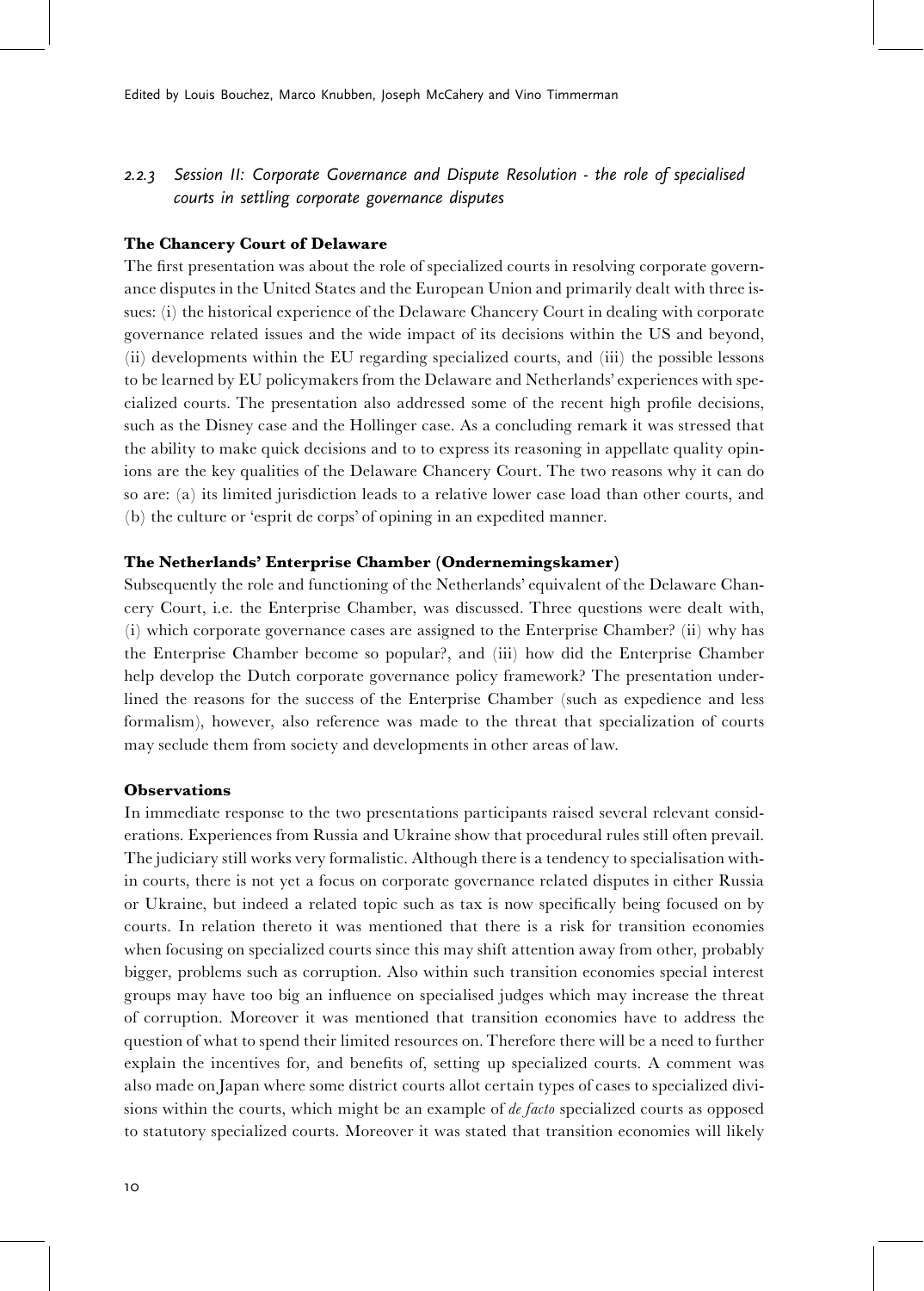have some difficulty in justifying a separate specialised court to deal with corporate governance disputes; however, these countries might benefit from the establishment of a commercial division of the general courts in the major commercial centres. Such special division could timely handle commercial matters important to that locality including corporate governance disputes.

# 2.2.4 Session III: Corporate Governance and Dispute Resolution – the role of arbitration in settling corporate governance disputes

# UNCITRAL

The role of United Nations Commission on International Trade Law (UNCITRAL) in the area of arbitration was the next topic of a presentation. UNCITRAL is well known for the model arbitration law and standards it develops in different areas of law. Active participation of the private sector is characteristic of the work of UNCITRAL. Standards developed by UNCITRAL are non-binding.

In itself it is not clear whether corporate governance fits in the mandate of UNCITRAL. If UNCITRAL would embark on a corporate governance effort on dispute resolution, its previous work should be considered, in particular the 1958 New York Convention and the 1961 European Arbitration Convention. Moreover the 1976 Arbitration Rules have proven to be useful since a number of arbitration centers around the world function on the basis of these rules.

The specific challenge with corporate governance related disputes is the question of arbitrability. Why are such disputes often not readily arbitrable? The Model Law might need to be amended (in order to broaden its scope) to facilitate the specific needs for corporate governance related dispute resolution. UNCITRAL may wish to play a more important role on specialized courts by developing guidance on this topic for its member countries.

## ICC International Court of Arbitration

The ICC International Court of Arbitration subsequently first addressed the issue of why parties are interested in private dispute resolution instead of genuine courts. Some of the arguments include: (i) impartiality and neutrality; (ii) speed; although arbitration tends to become more lengthy, the limited number of instances before a final opinion is granted, remains a strong advantage; (iii) costs (control over fees); (iv) confidentiality; (v) flexibility of proceedings (in particular the informality and scope); and (vi) the opportunity for parties to appoint the arbitrators. The enforcement of arbitration awards often remains a challenge.

The ICC is a not for profit organization set up to promote international trade. Over the past five years  $20\%$  of company law related disputes settled within the ICC context concerned corporate governance related disputes. Example cases include (i) valuation of shares;  $(iii)$  disputes between shareholders;  $(iii)$  remuneration of boards;  $(iv)$  bankruptcy related disputes; (v) shareholder participation in decision making processes; and (vi) takeovers.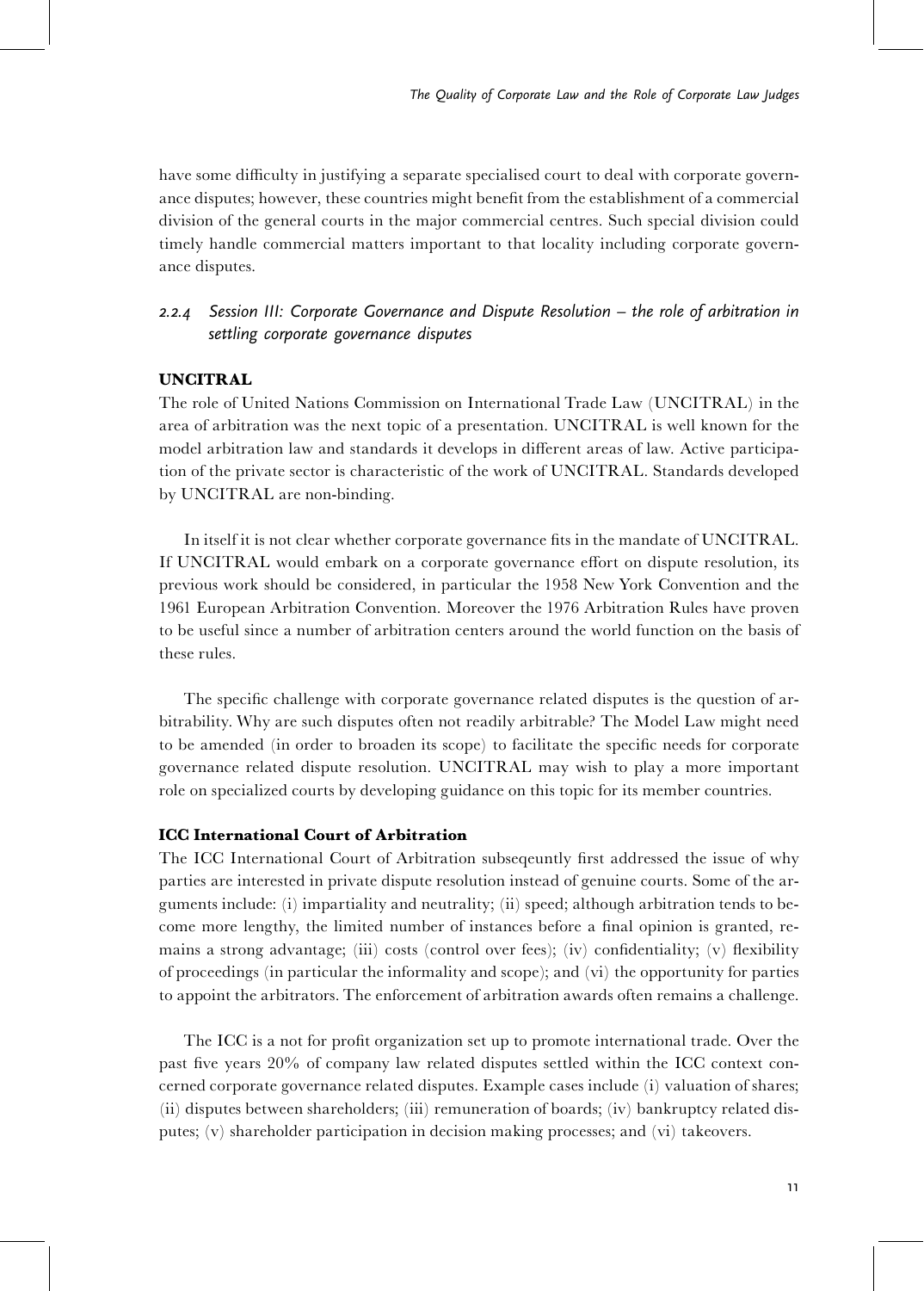Alternatives to arbitration may be: (i) specialized dispute boards, (ii) expert appointments, or (iii) alternative dispute resolution such as pre-arbitration referee decisions. In the end arbitration leads to a binding decision as opposed to some of the aforementioned alternatives. It should be noted that there is also a distinction between institutional and *ad hoc* arbitration. Institutional arbitration is perceived as giving parties more guarantees, in particular in the field of confidential treatment of disclosed information. Fraudulent schemes are in general easier to detect in institutional arbitration than in *ad hoc* arbitration. In each form transparency of proceedings is of the essence.

Finally, the issue of multiparty arbitration was addressed. This has shown still to be a challenge: how to arbitrate in case of multiple parties; in this context reference was made to the recent adoption of arbitration by Shell in its articles of association as the exclusive dispute resolution mechanism. It was mentioned that in cases such as the Shell example one will also have to deal with how various jurisdictions treat articles of association of a company; is it a binding compact only on incorporators or is it binding on all original plus any new shareholders by transfer of title? Or is there another treatment in a particular jurisdiction.

### **Observations**

Participants noted that arbitrability of corporate governance related disputes remains the key challenge. In particular how to obtain an arbitration agreement in case of a corporate governance related dispute seems to be difficult. It appears that for example either in Japan or East-Asia no corporate governance related dispute, or notable one, at least, has until now been decided upon by arbitration. Indeed arbitration may only succeed in case parties already agreed thereto prior to the rise of a corporate governance dispute. In practice this prior agreement still remains a problem; also because of poor drafting of arbitration clauses, as experience from the Stockholm Arbitration Centre has shown.

Recently some interesting concepts in the field of arbitration have been developed. In the US the concept of class action in arbitration is now introduced; moreover interim measures during the arbitration proceedings are also being developed by the ICC in order to make the arbitration process more attractive. In general it should be noted that although arbitration is rapid, it is not rapid enough at the outset of a case; in courts judges are ready to start proceedings while in arbitration the proceedings leading to the actual arbitration often take a lot of time. Arbitration institutes should acknowledge this issue and find a solution. In this context reference was made to the Canadian example where some courts are designed to specifically facilitate rapid decision making by the judiciary.

On a fundamental note it was mentioned that in particular developing countries should address the issue of arbitrability in their statute in order to secure that arbitration indeed is permitted as a means of private dispute resolution.

In relation to the procedural difficulties accompanying arbitration reference was made to mediation as a potential alternative. It was stated that although the average length of ICC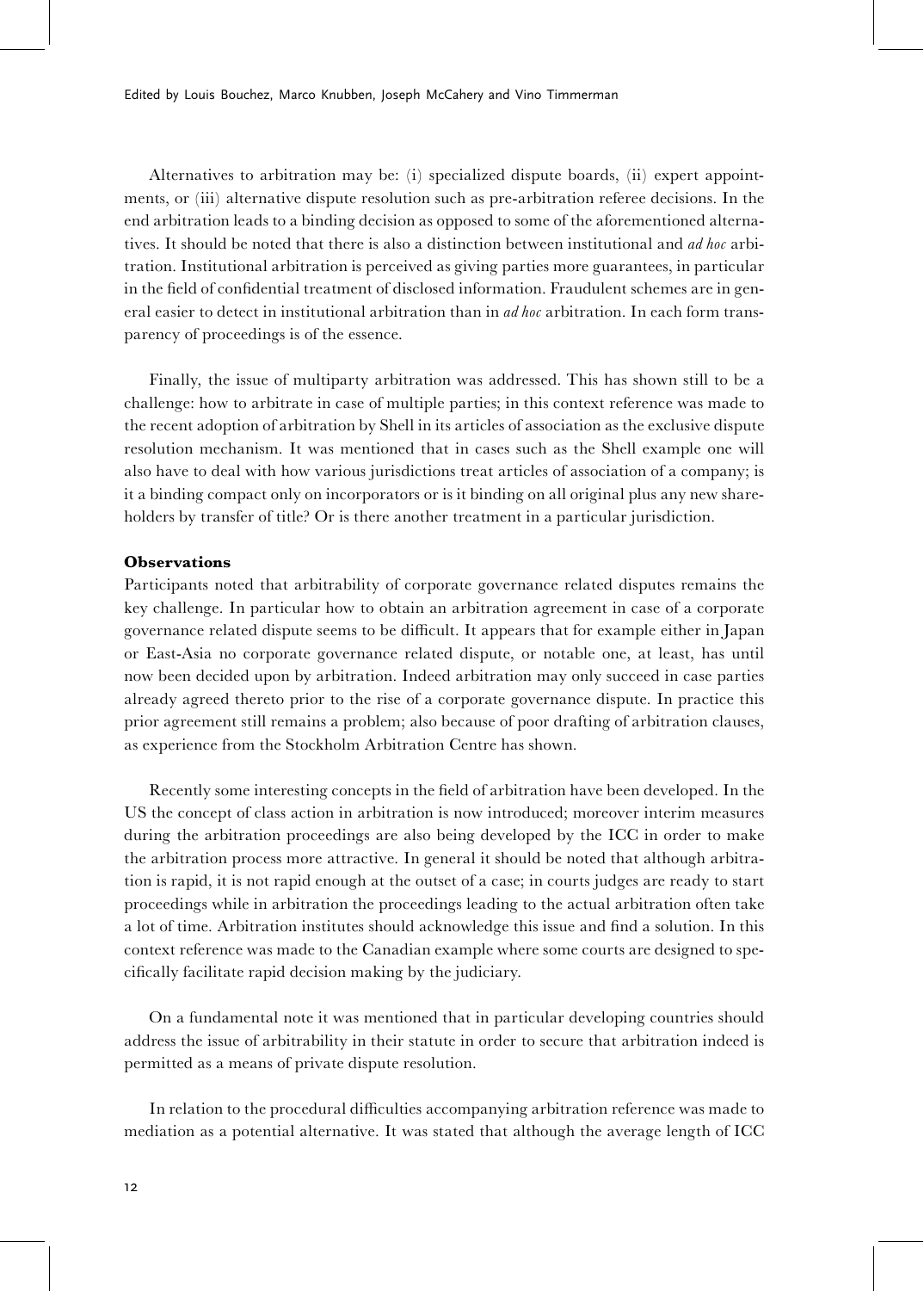arbitration is about two years, mediation until now has proven to be in (the ICC) practice a very complex process. Although in particular share valuation is becoming more often a topic submitted to binding expert advice as alternative to arbitration.

In conclusion it was stated that the issue of arbitrability of corporate governance related disputes should be a topic for UNCITRAL to elaborate on.

# 2.2.5 Session IV: Specialised Courts or Arbitration? Trade-offs for the Resolution of Corporate Governance Related Disputes

### Background

This session dealt with the trade-offs between specialised courts and arbitration for the resolution of corporate governance related disputes. What would be the most effective mechanism to resolve corporate governance related disputes? Identifying the trade-offs can be a useful tool to find an answer. A questionnaire on different categories and qualities of corporate governance related disputes drafted by the OECD Secretariat and circulated among participants prior to the meeting was the focus point for the discussion in this session.

### Introductory Presentations

The afternoon session started with two introductory presentations on the issues set out in the questionnaire. Presenters considered the questionnaire as a good basis for approaching the issues related to the resolution of disputes related to corporate governance and in particular for developing an inventory or toolbox of the different options in this field. As to the role of arbitration and specialised courts, it was stated that they should be seen rather as complimentary than exclusive mechanisms, as each of them had advantages but also disadvantages. Reference was made to the positive experiences with specialist courts or quasi-courts in the field of complex corporate governance issues, such as takeover cases, and to the shortcomings in relation to transparency and creation of case law as regards arbitration proceedings. Moreover it was suggested that in the policy-making process consideration should be given to the substantial differences of purely domestic and cross-border disputes, as well as to the different needs of developed and developing countries. Setting up specific corporate governance panels may be a good alternative to each of arbitration and specialised courts, bringing together the goods of each of these mechanisms; such dedicated body might well serve effectively the purpose, which in the end should be the overall driver.

The next presenter stressed that arbitration should not be regarded as a substitute for necessary reforms of the judiciary, which should be an absolute policy priority in particular in emerging markets. Reference was made to some of the supposedly positive characteristics of arbitration (such as speed and the perceived cost-effectiveness), but the numerous shortcomings of arbitration were also stressed, especially in the context of less-developed economies (eg, enforceability of arbitration awards, especially, when the non-prevailing party to a dispute was a state body; multiparty disputes; limited publicity as to bad corporate governance which was crucial for raising awareness on corporate governance issues among small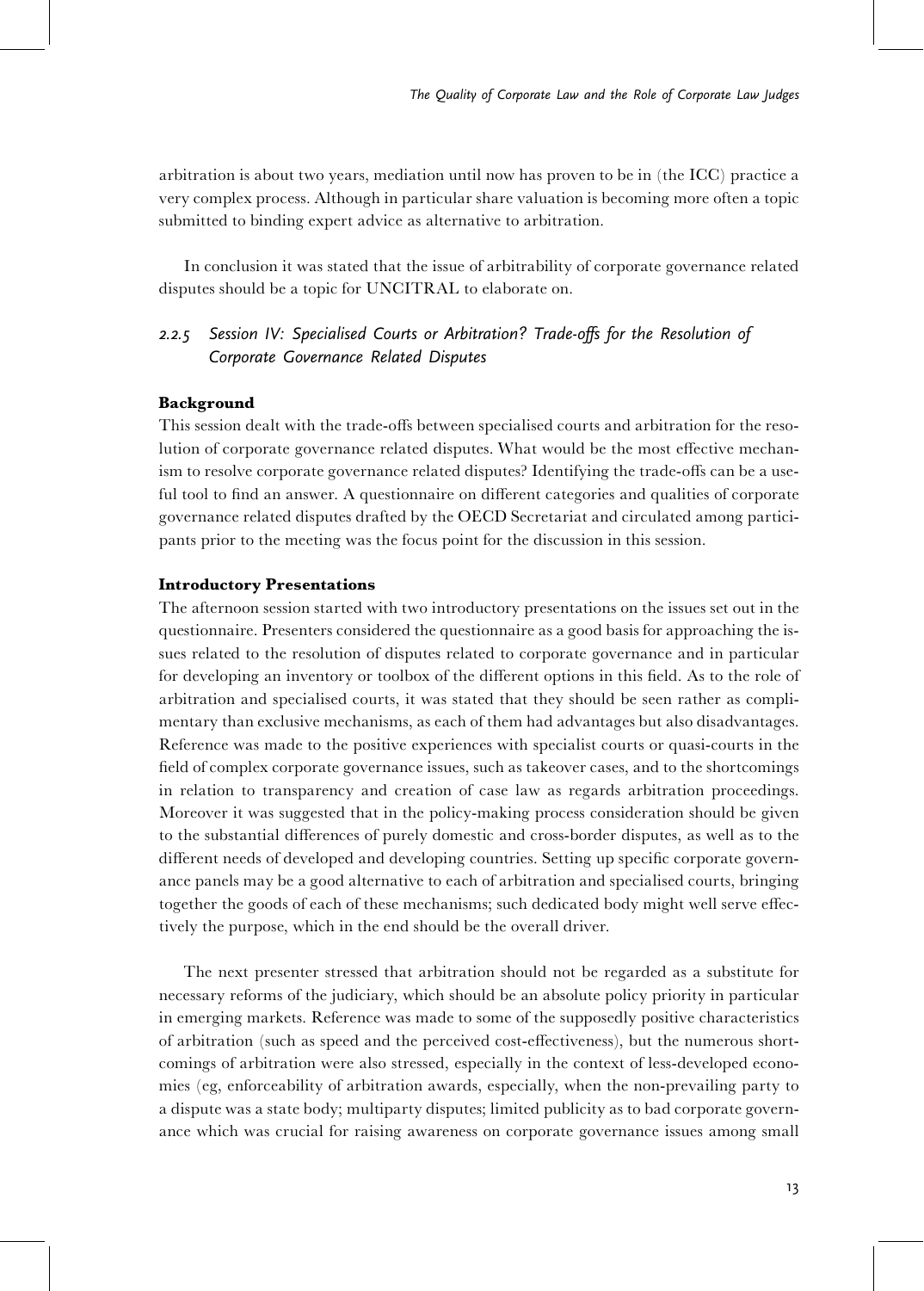shareholders). A suggestion was then made to have auditors have a prevalent role in the resolution of corporate governance related disputes, especially in the prevention of such disputes in the first place, by auditing companies as to their compliance with corporate governance rules. Such 'corporate governance audit' could be carried out by lawyers or any person recognised as having sufficient expertise to do it. It would be best to have the corporate governance audit to be done by someone other than the company's financial auditors as this will secure greater independence and it can be carried out mid-year so the findings can be made in time to be followed up by the financial auditor.

## **Observations**

In immediate reactions to the two presentations, it was stated that the OECD Corporate Governance Principles represented internationally accepted best practices and were intended to be benchmarks for both developed and developing countries, however, without either restricting the ways and means how adherence to them is achieved and safeguarded or advocating a one-size-fits-all approach. It was also said that businesses in many of the developing countries needed rapid solutions for effective dispute resolution (such as arbitration or specialised courts), since the reform of courts would take many years to come. In relation to arbitration, the problems related to the application or non-application of anti-trust rules in corporate governance related disputes were highlighted. The important role of auditors in preventing litigation was recognised (for example, in Sweden, corporate governance practices are part of a company's audit). However, many participants thought that auditors had only limited competence to solve disputes on an ex-post basis. Furthermore, the controversial role of auditors in recent accounting and auditing scandals was mentioned. Finally, discussants emphasised the importance of the media and institutional investors regarding corporate governance disputes, the former of which should therefore be the focus of educational efforts in this respect.

#### Questionnaire Outcomes - Categories and Qualities

The OECD gave a brief summary of the responses received to the questionnaire, in which 15 categories of corporate governance related disputes (Categories) and 15 qualities for the resolution of such disputes (Qualities) were set out. Each respondent had given a ranking among Categories and Qualities. The overall results were as follows:

a) as regards the Categories (see Box 1.), (i) self-interested transactions, (ii) minority-shareholder rights, (iii) takeover procedures, (iv) mismanagement, as well as (v) share valuation and (vi) nomination of board members, were considered as most important;

### Box 1. Categories of Corporate Governance Related Disputes

Self-interested transactions; typical examples include: related party transactions, insider trading, conflicts of interest by board members, executives and senior management

Annual accounts; typical examples include: disputes between shareholders and the board and/or auditor over the (withholding of) shareholder approval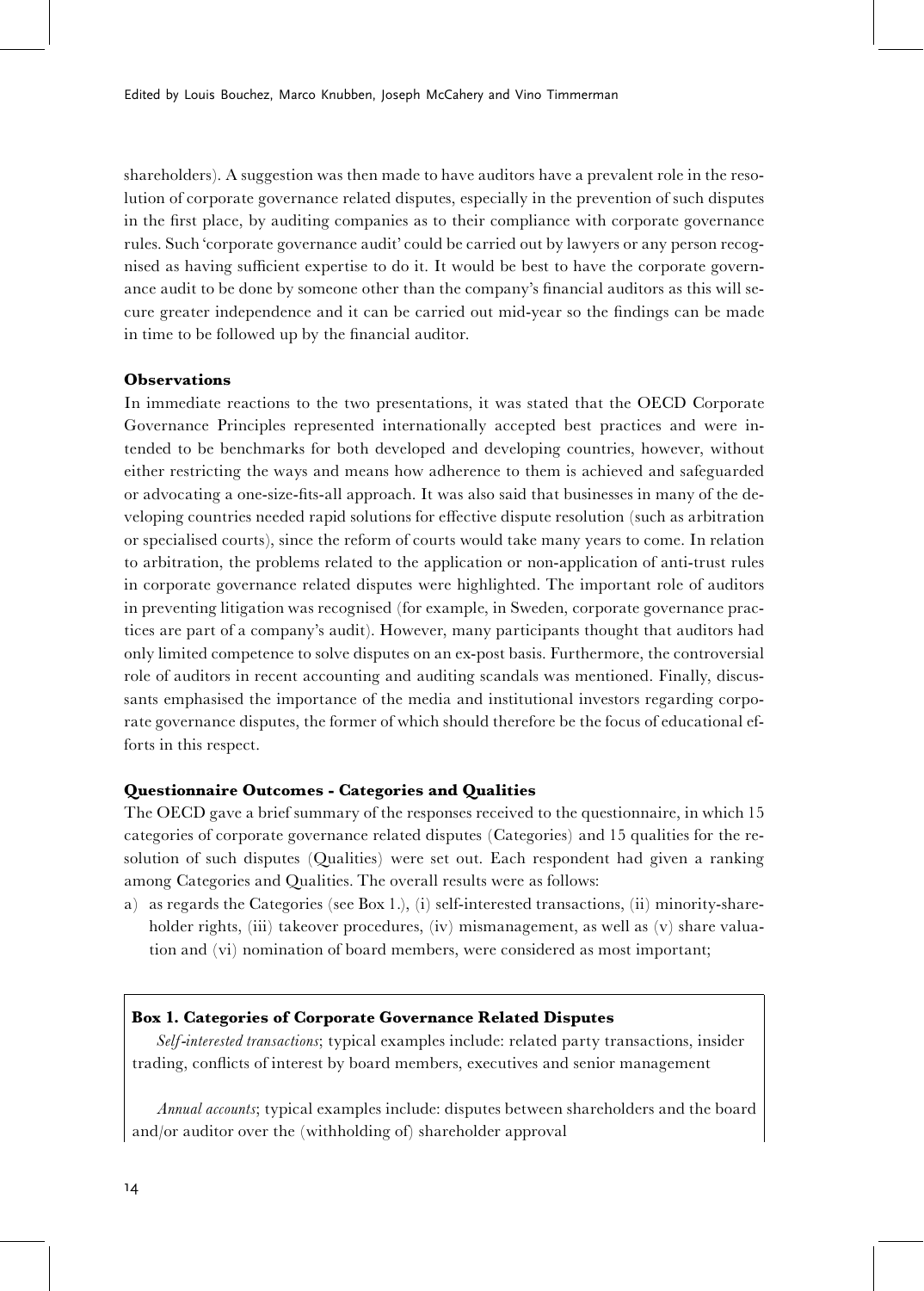Nomination / appointment of board members; typical examples include: disputes between shareholders and the nomination committee and/or the board over nomination and/or appointment of board members/executives, as well as regarding the criteria for nomination/appointment

Remuneration / bonuses board members; typical examples include: disputes between shareholders and the remuneration committee and/or the board over remuneration and/or bonuses of board members/executives, as well as regarding the criteria for remuneration/bonuses

Share valuation; typical examples include: disputes between shareholders and the board and/or auditors on the valuation method in case of (a) squeeze out, and (b) share/bond issues

Takeover procedures; typical examples include: disputes between shareholders and boards regarding terms and conditions of a proposed takeover, and/or compliance with internal (articles of association) and/or external (listing rules, securities legislation etc.) rules

Disclosure requirements; typical examples include: disputes between shareholders and boards regarding compliance with (non-) financial disclosure requirements Corporate control (in  $M\mathcal{B}$  atransactions); typical examples include: disputes between shareholders and boards regarding a proposed acquisition or disposal of a substantial part of the company's assets

*Minority shareholders rights*; typical examples include: disputes between majority shareholders and minority shareholders in squeeze out scenarios or on nomination / appointment of board members

Bankruptcy / suspension of payments; typical examples include: disputes between shareholders and/or bondholders and boards and/or receivers in corporate restructuring Share / bond issues; typical examples include: disputes between shareholders / bondholders and boards on dilution issues

Discharge of individual board members / executives; typical examples include: disputes between shareholders and board members / executives on individual discharge regarding their performance in the past fiscal year

Mismanagement; typical examples include: disputes between shareholders and boards on supposedly mismanagement of the company

(Non-)compliance with corporate governance codes; typical examples include: disputes between shareholders and boards on the application of 'comply or explain' principles as provided in corporate governance codes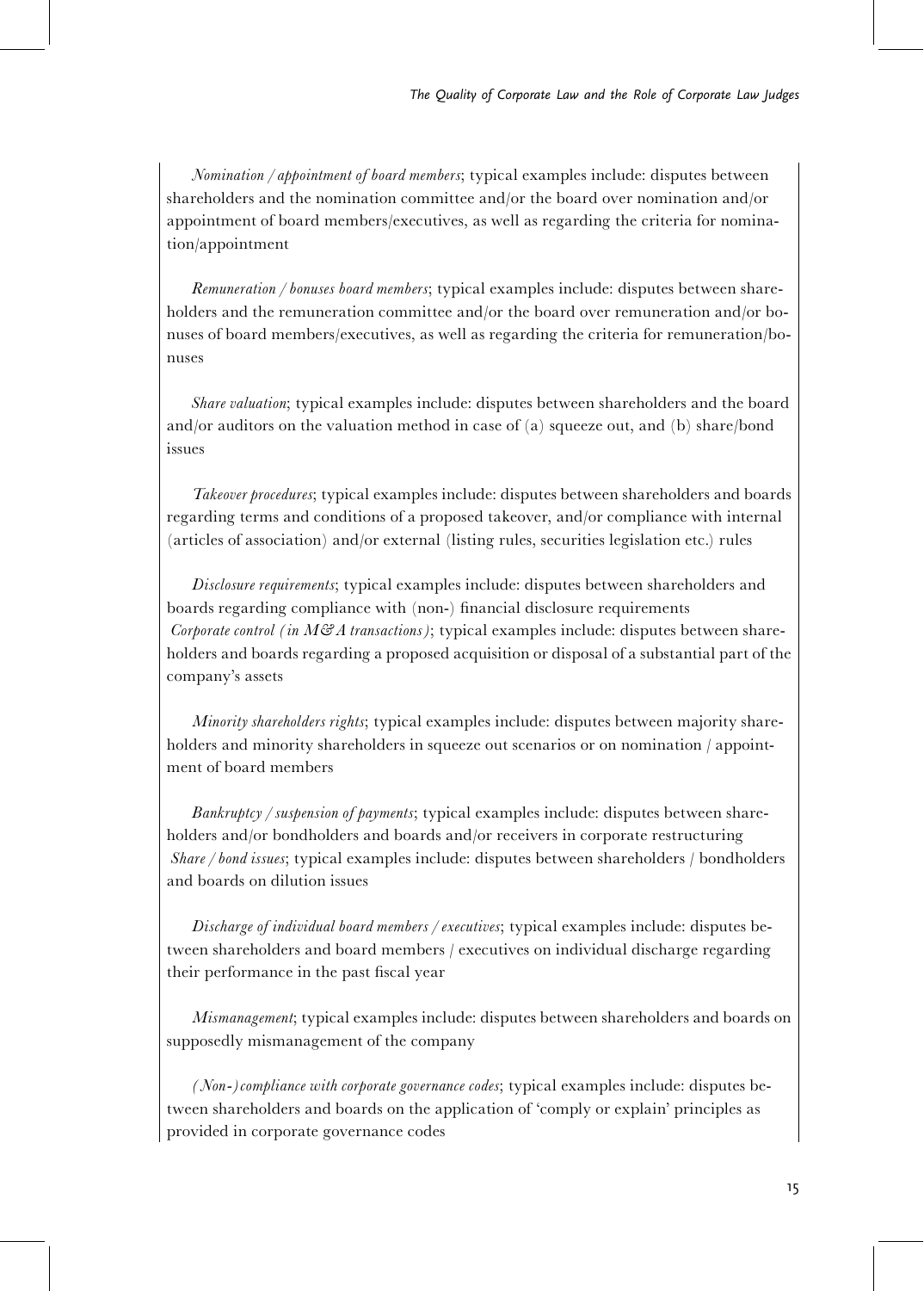Works' council; typical examples include: disputes between shareholders / boards and works' councils on the interpretation and applicability of works' council legal corporate governance related rights

Source: OECD 2006

b) as to the ranking of Qualities (see Box 2.), (i) speed, (ii) quality, (iii) costs, (iv) enforceability and  $(v)$  effectiveness, were rated the most relevant by the respondents.

| Box 2. Qualities for Corporate Governance Related Disputes Resolution Me- |
|---------------------------------------------------------------------------|
| chanisms                                                                  |
| Speed                                                                     |
| Quality                                                                   |
| Transparency                                                              |
| Predictability                                                            |
| Costs                                                                     |
| Consistency                                                               |
| Enforceability                                                            |
| Formalities                                                               |
| Clarity                                                                   |
| Accessibility                                                             |
| Legitimacy                                                                |
| Effectiveness                                                             |
| Pro active                                                                |
| Appeal possibilities                                                      |
| Scope of judgment                                                         |
|                                                                           |

Source: OECD 2006

### Tour de Table

In the subsequent *tour de table*, participants had the opportunity to comment the questionnaire as such and to provide the reasoning behind their ranking. More general comments referred to the need for clarification of some of the categories and qualities, the possible adding of further categories and qualities (eg, deterrent effect), and the need for a flexible approach, since ADR mechanisms would not permit a clear-cut categorisation.

It was proposed that the experience gained in ADR in other areas, such as environment, should be taken into account, as well. It was also explained that arbitration was hardly used in Japan, whereas mediation, also by judges, proved very popular in the resolution of commercial disputes. Participants suggested that the assessment of the different dispute resolution mechanisms would have to take into consideration not only the legal framework but also the overall infrastructure in place (eg, efficiency, experience, impartiality, costs). In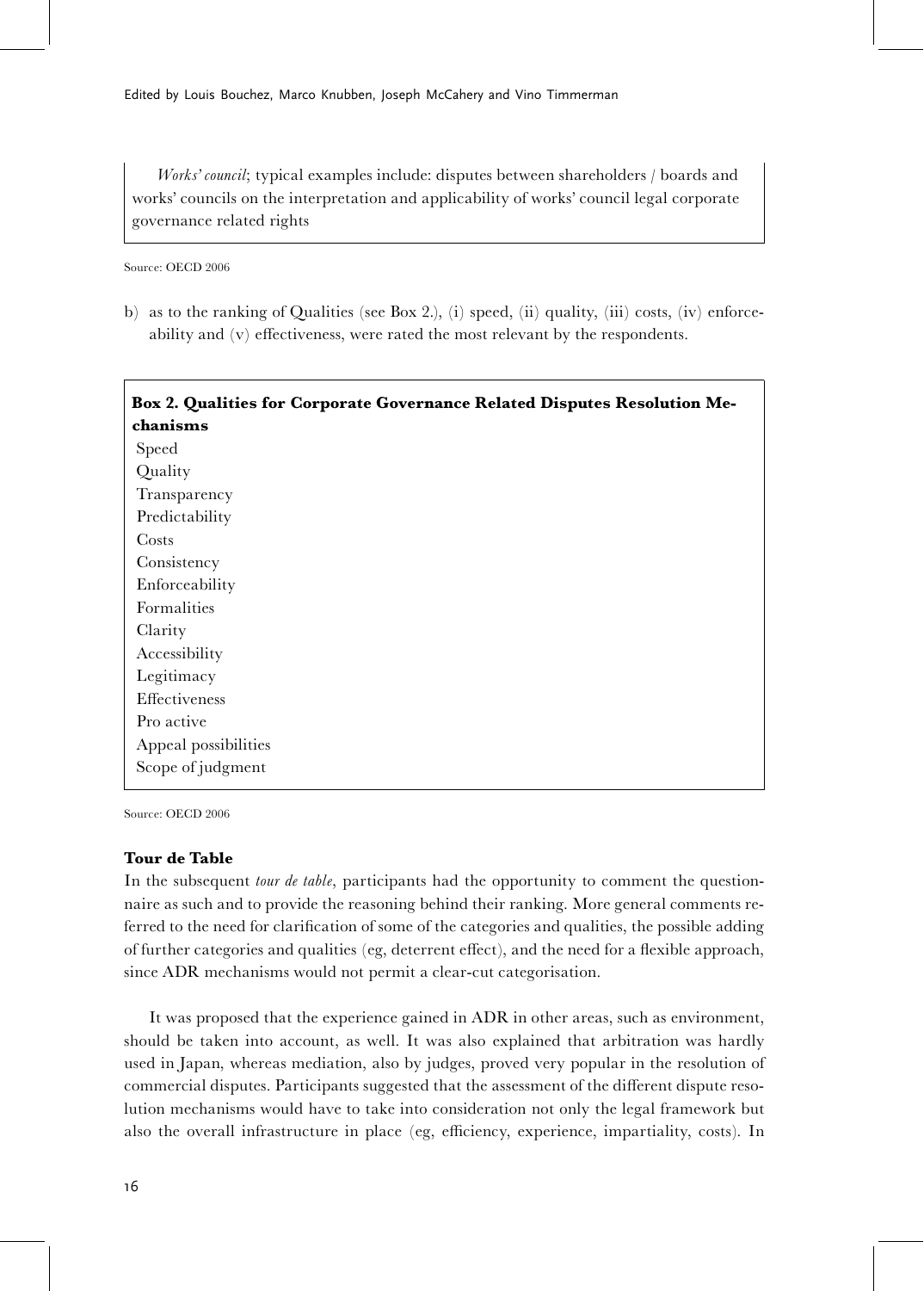this respect, shortcomings as to the correct application of the New York Convention on the Recognition and Enforcement of Foreign Arbitral Awards of 1958 in a country were considered as having a damaging effect on this country's reputation and business environment, and should be brought to the attention of UNCITRAL. It was moreover discussed in how far the effectiveness of ADR mechanisms in developing countries could depend on the fact whether such a mechanism was demand-driven in that country or not. As to mediation, it was stressed that it could serve as a means for reducing tensions at an early stage and also that it could be particularly suitable for complex disputes.

### A Centralised Specialised EU Corporate Governance Court?

Regarding the idea of establishing a centralised specialised EU court adjudicating corporate governance related disputes (or commercial disputes in general) in all Member States, participants referred to the numerous obstacles in this respect (in particular, different legal systems in Member States, ie common and civil law; conflicting approaches to the legal capacity of companies, ie seat and incorporation theory; and, more generally, the opposition from a number of Member States to further centralisation at EU level). A more viable approach for the time being would therefore be enhanced co-operation and exchange of information between (specialised) courts across Member States.

## The Swedish Securities Council

The role of the Swedish so-called 'Securities Council' in relation to the promotion of best practices as to corporate governance issues of listed companies (including takeovers) was explained in more detail. On request by a shareholder or company, this self-regulatory body, established in the 1970ies, issues legally non-binding statements  $- e*x*$  ante or ex post  $-$  as to whether a behaviour could be regarded as being in compliance with best practices of corporate governance, however without giving an interpretation of applicable provisions. The Securities Council is composed of a wide range of experts from different sectors (eg, academia, banks, investment firms, law firms). So far, some 350 written statements, which are public if not requested otherwise, have been issued. A statement would not be given in hypothetical cases and in cases already or likely to be in front of courts. The Council has no sanctioning powers, but has a role supporting the Swedish Financial Regulator in sanctioning unlawful behaviour in relation to takeover procedures. In the more than 20 years of its existence the Council has succeeded in avoiding any conflicts of interests. Finland is currently considering the setting up of a Finnish equivalent of the Securities Council.

### Policy Considerations

With respect to the trade-offs between arbitration and specialised courts, the following policy considerations were considered relevant for a comprehensive assessment:

- a) Speed of dispute resolution
- b) Impartiality of judges and arbitrators: here, problems could arise if a company involved in a dispute is a major player in the country
- c) One case one court: all integral parts of a dispute should be dealt with by one court, which